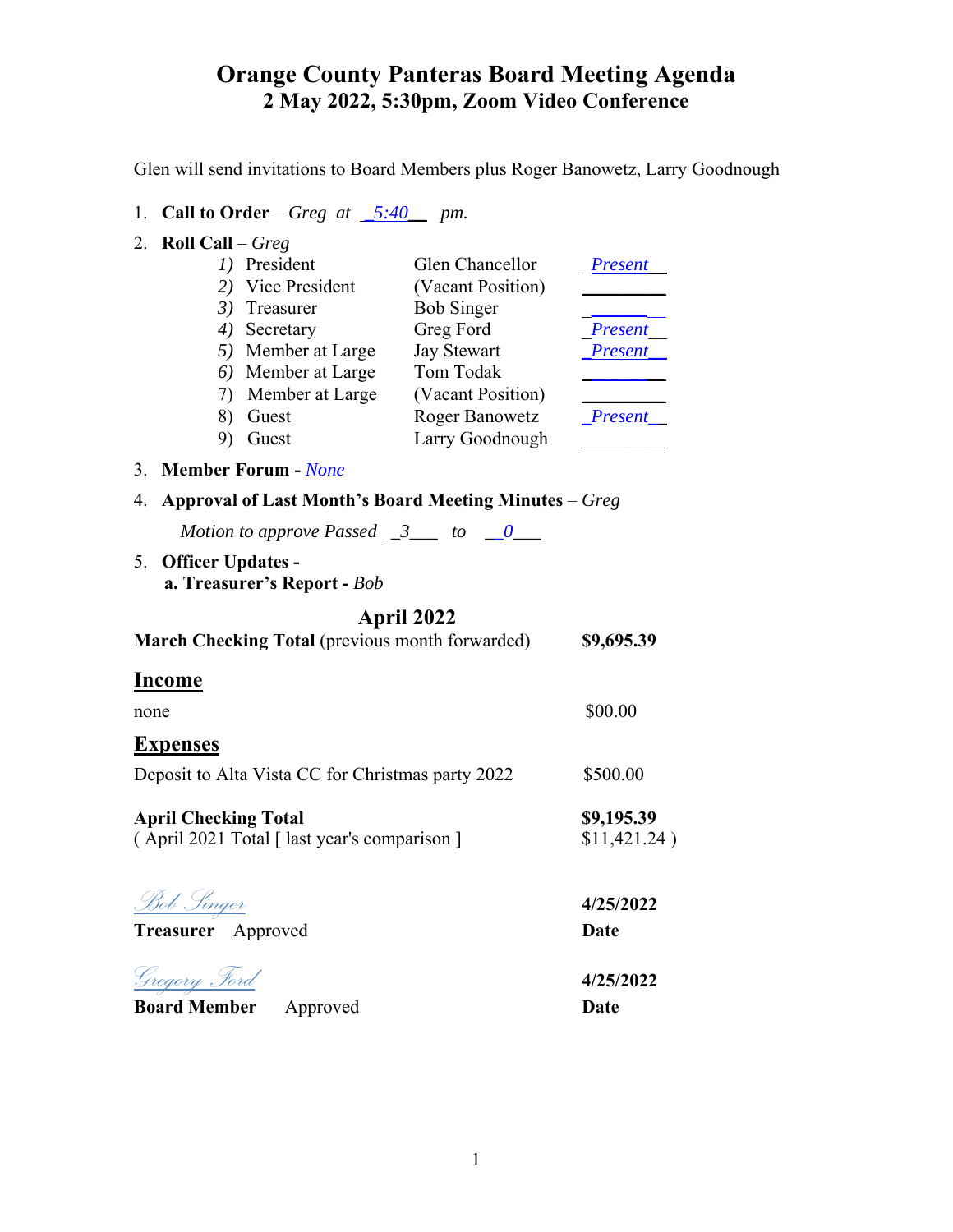**b. President's Report -** *Glen -* 

**c. Membership Report** – *Greg* – current OCP membership is *66* active members. Last Month was *71*

> *Recent expirations - Greg Boothe, Jeff Maxwell, Gary Mitchen, Doug Weber, Steve Wilkinson New Members - None*

**d. Email List Updates** – *Greg*–*gmail contact list. Greg - mail chimp contact list. To leave a one month grace period before deleting.* 

**e. Webmaster Report** / OCPanteras.com website – *Greg* **-** *Up to date* 

**f. Newsletter Updates** – *Glen* – May Newsletter to be published*5/05/22* 

#### **g. POCA Updates –**

*Glen* -- Chapter President's Conference Call (first Thursday) – See Appendix 1 *Greg* – POCA Board Conference Call (second Thursday) – See Appendix 2

#### 6. **OCP** *OLD* **Business (on-going business)**

#### **a. Upcoming Events**

i. **Panteras & Coffee 14 May, Saturday** *Panteras will enter at 8:15 am. Glen is working with Ruby's Diner for coffee/donuts for Panteras. Map detail email with windshield card? RSVP's coming in. Have 50 dash plaques for 5/14 show* 



- ii. **Slot Car racing 16 June Thursday** *Glen not confirmed yet.*
- iii. **Panteras at Marconi Museum 16 July Saturday** *Glen confirmed*
- iv. **Segerstrom Shelby Event Center Date??** *Glen is in negotiation with them for event and/or meeting.*
- v. **Day Museum** *Jay will investigate for August or September. The club will make a donation. Waiting for an answer from them.*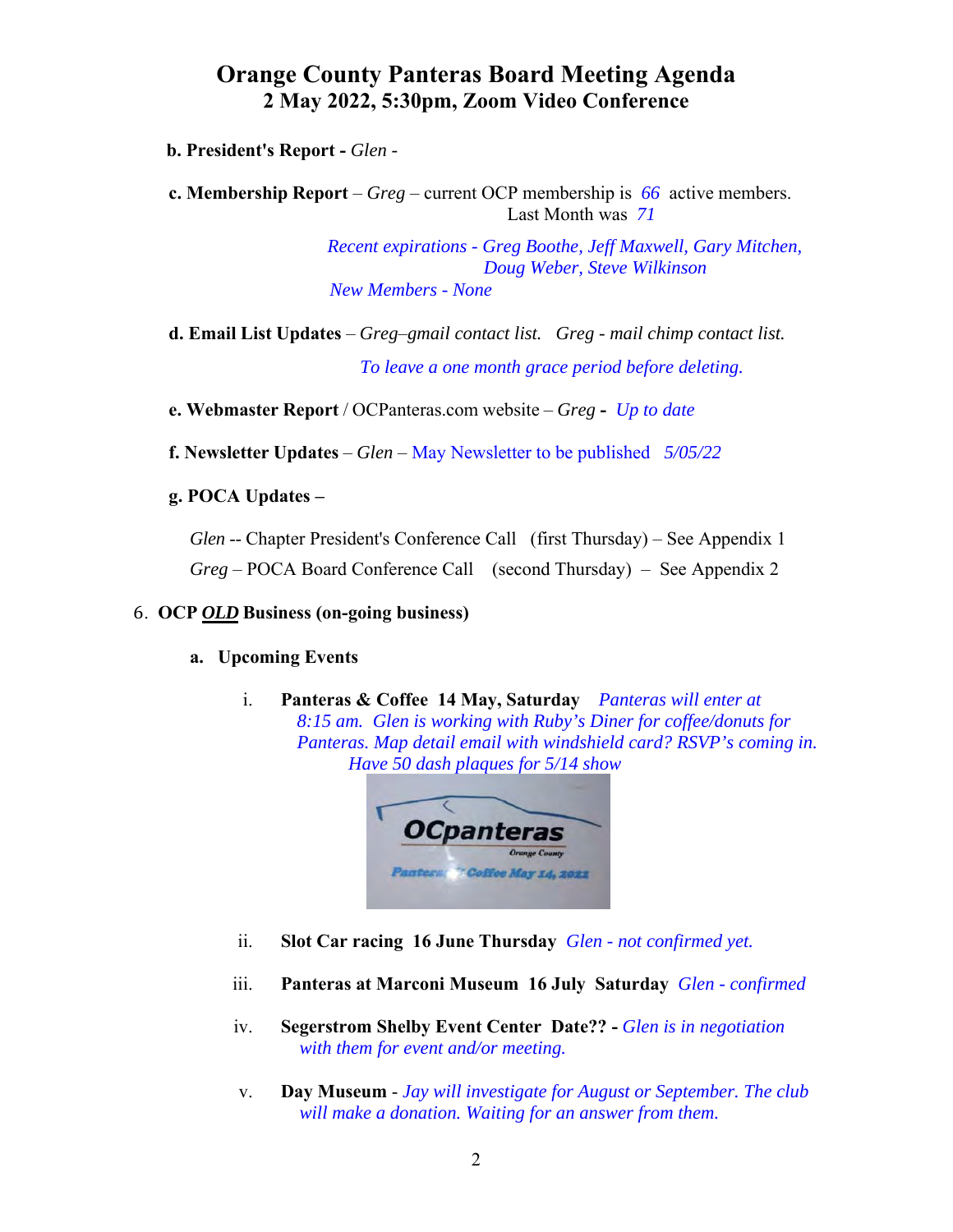vi. **Christmas Brunch 11 December Sunday** *Bob reserved a room. \$500* 

## 7. **OCP** *NEW* **Business**

*a.* Glen – *Looking into new name tags with current logo/name. Checking on cost for 100. Talking with Al's guy now, but should shop as well.* 



- *b.* Bob –
- c. Greg –
- *d.* Jay *Escondido street show. Invited Panteras, Cobra, Mustang clubs*
- e. Tom –
- f. Guest/s - *Roger Should post Josette's Events Calendar in our Newsletter*

 $\mathcal{L}_\mathcal{L} = \mathcal{L}_\mathcal{L} = \mathcal{L}_\mathcal{L} = \mathcal{L}_\mathcal{L} = \mathcal{L}_\mathcal{L} = \mathcal{L}_\mathcal{L} = \mathcal{L}_\mathcal{L} = \mathcal{L}_\mathcal{L} = \mathcal{L}_\mathcal{L} = \mathcal{L}_\mathcal{L} = \mathcal{L}_\mathcal{L} = \mathcal{L}_\mathcal{L} = \mathcal{L}_\mathcal{L} = \mathcal{L}_\mathcal{L} = \mathcal{L}_\mathcal{L} = \mathcal{L}_\mathcal{L} = \mathcal{L}_\mathcal{L}$ 

 $\mathcal{L}_\mathcal{L} = \mathcal{L}_\mathcal{L} = \mathcal{L}_\mathcal{L} = \mathcal{L}_\mathcal{L} = \mathcal{L}_\mathcal{L} = \mathcal{L}_\mathcal{L} = \mathcal{L}_\mathcal{L} = \mathcal{L}_\mathcal{L} = \mathcal{L}_\mathcal{L} = \mathcal{L}_\mathcal{L} = \mathcal{L}_\mathcal{L} = \mathcal{L}_\mathcal{L} = \mathcal{L}_\mathcal{L} = \mathcal{L}_\mathcal{L} = \mathcal{L}_\mathcal{L} = \mathcal{L}_\mathcal{L} = \mathcal{L}_\mathcal{L}$ 

**8. Adjourn at** *\_ 6:08 \_\_* **pm.** 

## **Appendix 1 - Monthly POCA President's Conference Call Notes**

May 5, 2022 President's meeting:

## **Appendix 2 - Monthly POCA Board Conference Call Notes**

#### **April 21, 2022 Board Meeting Notes**

#### **Roll Call** (Mike Thomas)

The April 2022 POCA Board Meeting was held in conjunction with and at the POCA Fun Rally. I attended as proxy for Glen.

In attendance were all POCA Board members except Mike Haney (Profiles) and Ed Mendez (advertising). All but 5 chapters were represented either by the chapter president or a proxy.

## **Treasurer's Report (Rob D'Orazio)**

 Rob did not have account information with him, therefore no report except POCA finances are "OK"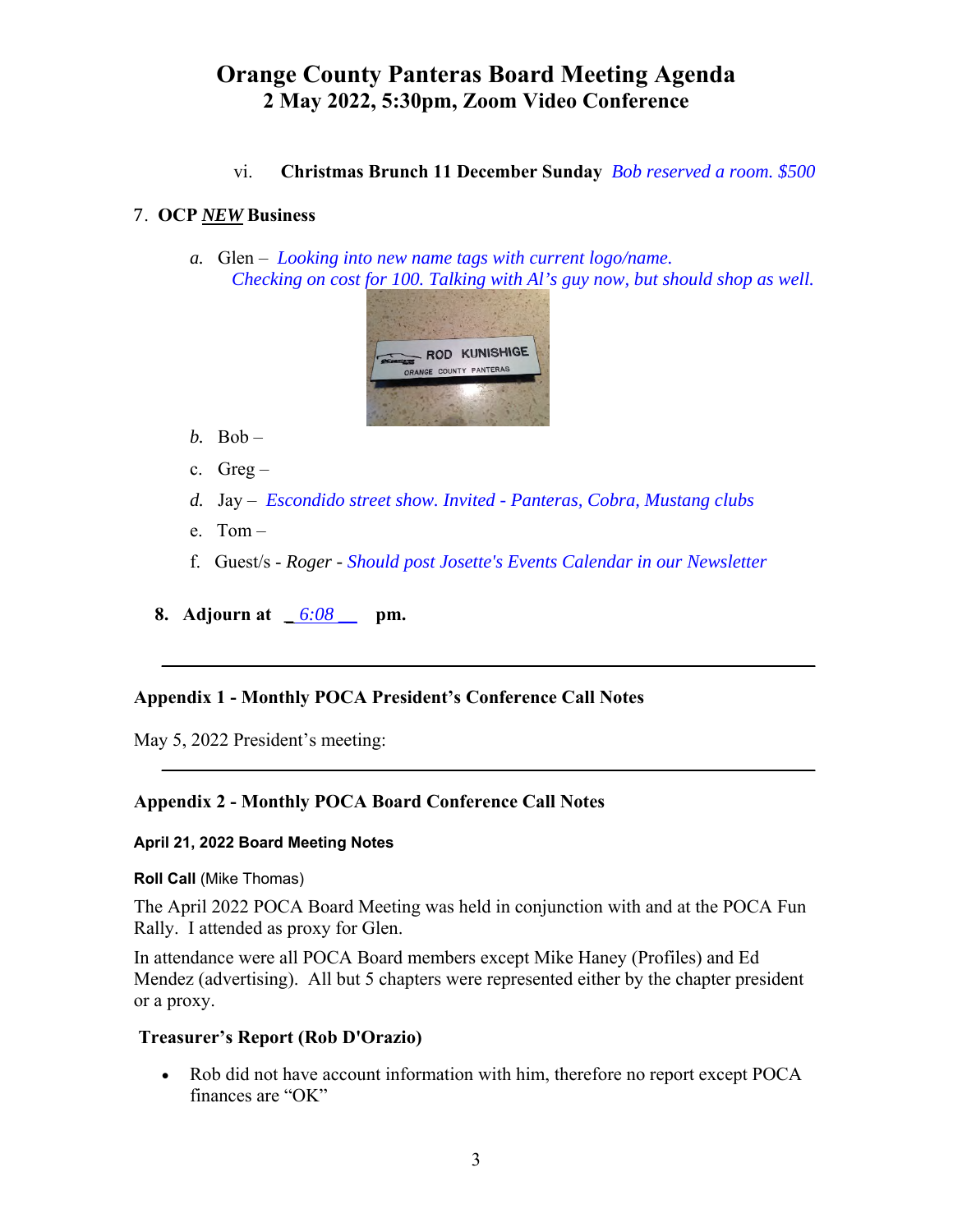• Rob will not be re-running for POCA Treasurer in 2023

## **Membership (Debi Mead)**

 $895$ 

## **2023 Fun Rally**

- Recognizing the Fun Rally is a large undertaking, and recognizing planning for 2023 needs to begin soon much of the discussion about getting started on 2023
- Fundamental question: Should there be a 2023 Fun Rally consensus was YES but needs to be financially break-even
- 2023 will be  $40^{th}$  anniversary of the Fun Rally
- Location discussion centered around 3 locations Las Vegas site of the first 27 consecutive Fun Rallies, Arizona site of the 2022 Fun Rally or Reno site of a recent Fun Rally. The group seemed to be interested in returning to where the Fun Rally began for the anniversary year – Las Vegas, Plaza Hotel.
- It was decided this would be brought up at the Saturday closing banquet dinner for audience preference. The result of banquet audience poll (based clapping enthusiasm) was Las Vegas
- POCA will soon initiate contact with the Plaza Hotel and possibly other Las Vegas hotels to check cost, availability and receptivity
- Josette will not be returning as lead Fun Rally coordinator for 2022 and indicated the workload is such that 6 persons need to be on the Fun Rally committee.
- Ideally the committee persons should be on the committee for 2 or more years as there is a learning curve
- Asking for volunteers at the meeting 2 or 3 persons indicated interest
- It was suggested that the Fun Rally remain at a chosen location for 2 or more years as it is easier to work with the venue in successive years compared to starting anew each year

## **2023 Track Day**

- Considerable discussion about having a Track Day in conjunction with the Fun Rally
- There was agreement that for liability exposure, POCA can not be associated with a Track Day.
- Any Track Day must be entirely separately organized from POCA
- If by coincidence the Track Day is in date proximity to the Fun Rally that is OK